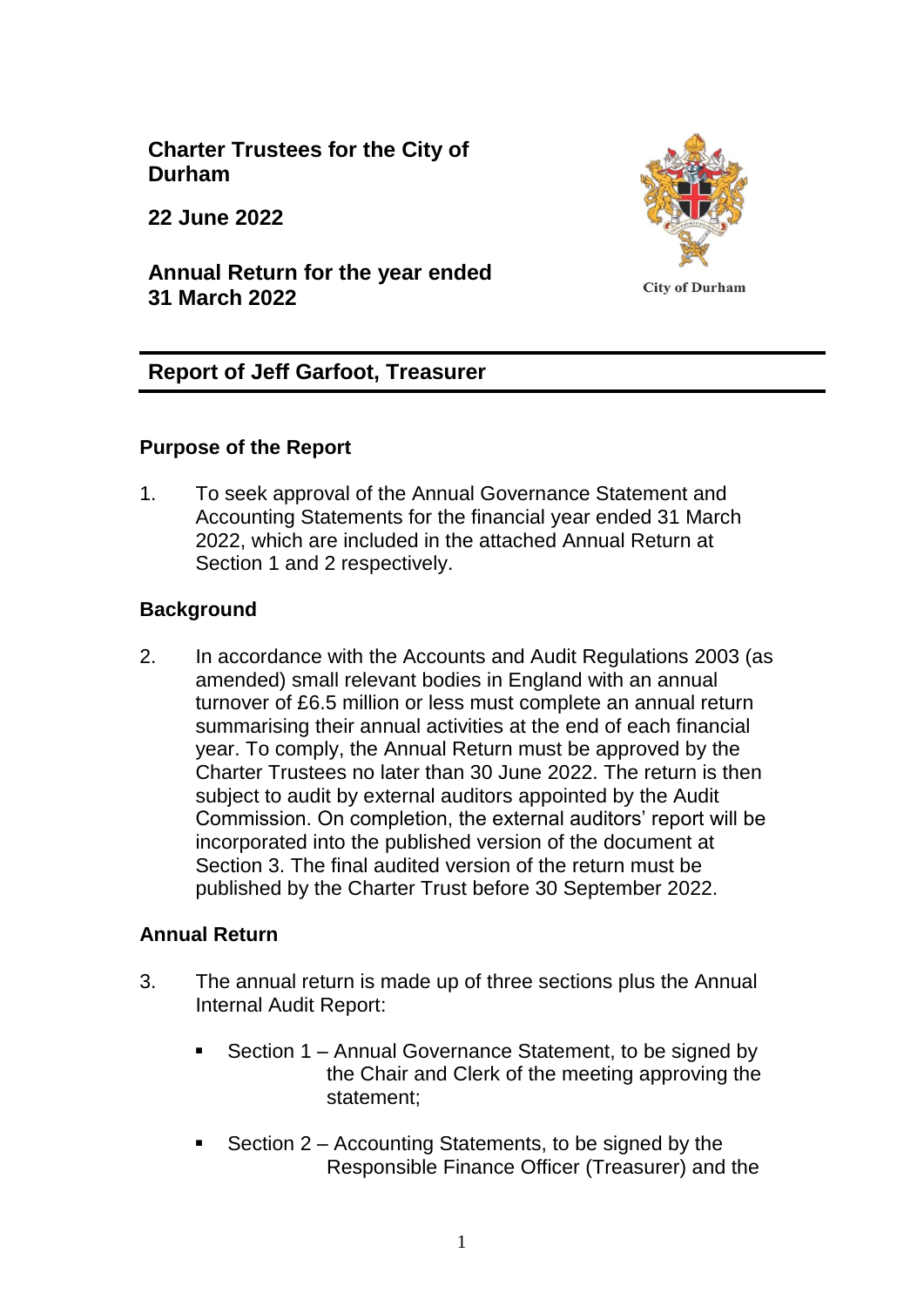Chair of the meeting approving the accounting statements;

- Section 3 External Auditor's Report and certificate;
- Page 3 Annual internal audit report to be completed and distributed before the meeting.
- 4. A copy of the annual return is attached at Appendix 2.

### **Outturn Report**

5. A separate revenue outturn report for the financial year ending 31 March 2022 is included within the agenda for today's meeting. This information is incorporated within Section 2 of the annual return.

#### **Recommendations**

6. It is **RECOMMENDED** that the Charter Trustees approve the attached Annual Return (Sections 1 and 2) for the financial year ended 31 March 2022.

**Jeff Garfoot Treasurer** 

**Contact: Ian Herberson Tel: 03000 261861**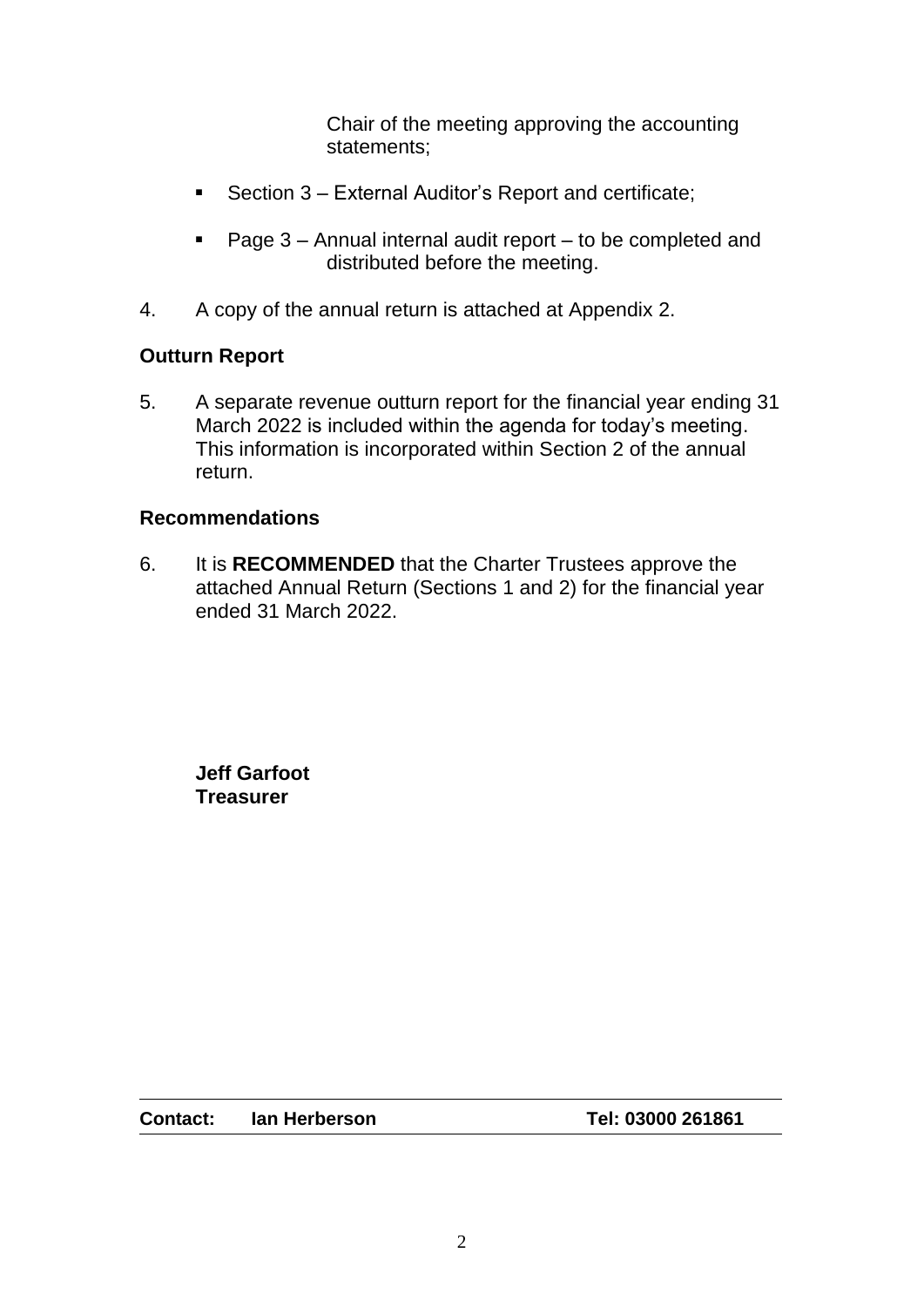## **Appendix 1: Risks and Implications**

### **Legal Implications**

None.

#### **Finance**

The report provides a summary of the financial activities of the Charter Trust for the City of Durham as at 31 March 2022.

#### **Consultation**

None.

## **Equality and Diversity / Public Sector Equality Duty**

None.

### **Climate Change**

None.

#### **Human Rights**

None.

#### **Crime and Disorder**

None.

## **Staffing**

None.

#### **Accommodation**

None.

#### **Risk**

None.

#### **Procurement**

None.